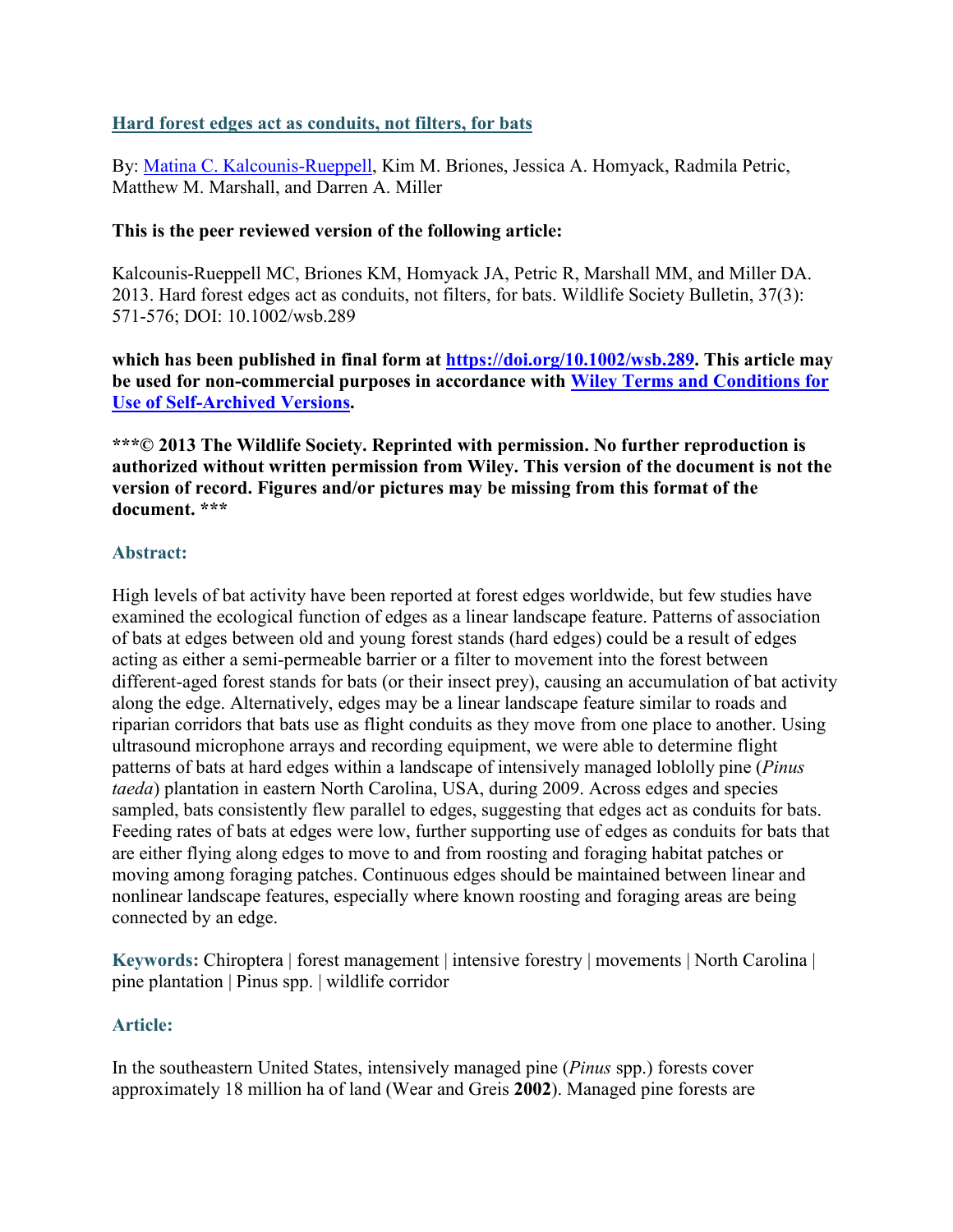economically and ecologically important, because they account for 60% of timber products produced in the United States (National Commission on Science for Sustainable Forestry **2005**) and total approximately 20% of forests in the southern United States (approx. 18 million ha; Smith et al. **2009**). Clearcut harvesting is a common silviculture practice in forests managed for timber production. This practice often produces an abrupt vegetation transition zone between an older forest stand (closed canopy) and the recently harvested and replanted stand (open canopy), which is a linear landscape feature (Stevens and Husband **1998**). The most obvious linear landscape feature of this transition is a hard forest edge (mid‐ to late‐rotation stands adjacent to younger stands or other open areas; hereafter, "edge"; Fig. **1**). Edges are encouraged by third‐ party forest certification systems (e.g., Sustainable Forestry Initiative) that ensure adjacent clearcuts are different ages (green‐up requirements). Edges provide a mixture of habitat characteristics (habitat structure and plant composition) that forest‐, open‐, and edge‐adapted species may use. Edges between mature forest and recent clearcuts can influence species richness, predator–prey interactions, energy transfer, and spatial behaviors (Harris **1988**, Yahner **1988**).



**Figure 1**. Example of a hard edge in an intensively managed loblolly pine (*Pinus taeda*) forest (Weyerhaeuser Company) in the coastal plain of North Carolina, USA. Photo by Adam Morris.

Bats are the primary nocturnal predator of insects (Crampton and Barclay **1998**), including economically important crop (McCracken et al. **2012**) and forest (Wilson and Barclay **2006**, Lacki and Dodd **2011**) pests. In many forest systems, bats show a high affinity for edges (Verboom and Huitema **1997**; Grindal and Brigham **1998**, **1999**; Hogberg et al. **2002**; Morris et al. **2010**, but see Erickson and West **2003**, Dodd et al. **2012**). Edges are thought to provide suitable foraging habitat, cover, and linear landmarks for navigation for foraging and commuting bats (Racey and Swift **1985**, Verboom and Huitema **1997**, Hein et al. **2009**). Depending on wing morphology and echolocation structure, some bats are more or less suited to the cluttered vegetation that emerges at forest edges (Fenton **1990**). For bats that use forest edges, there may be particular echolocation strategies, such as alternating frequencies, used for foraging on prey located therein (Ratcliffe et al. **2011**).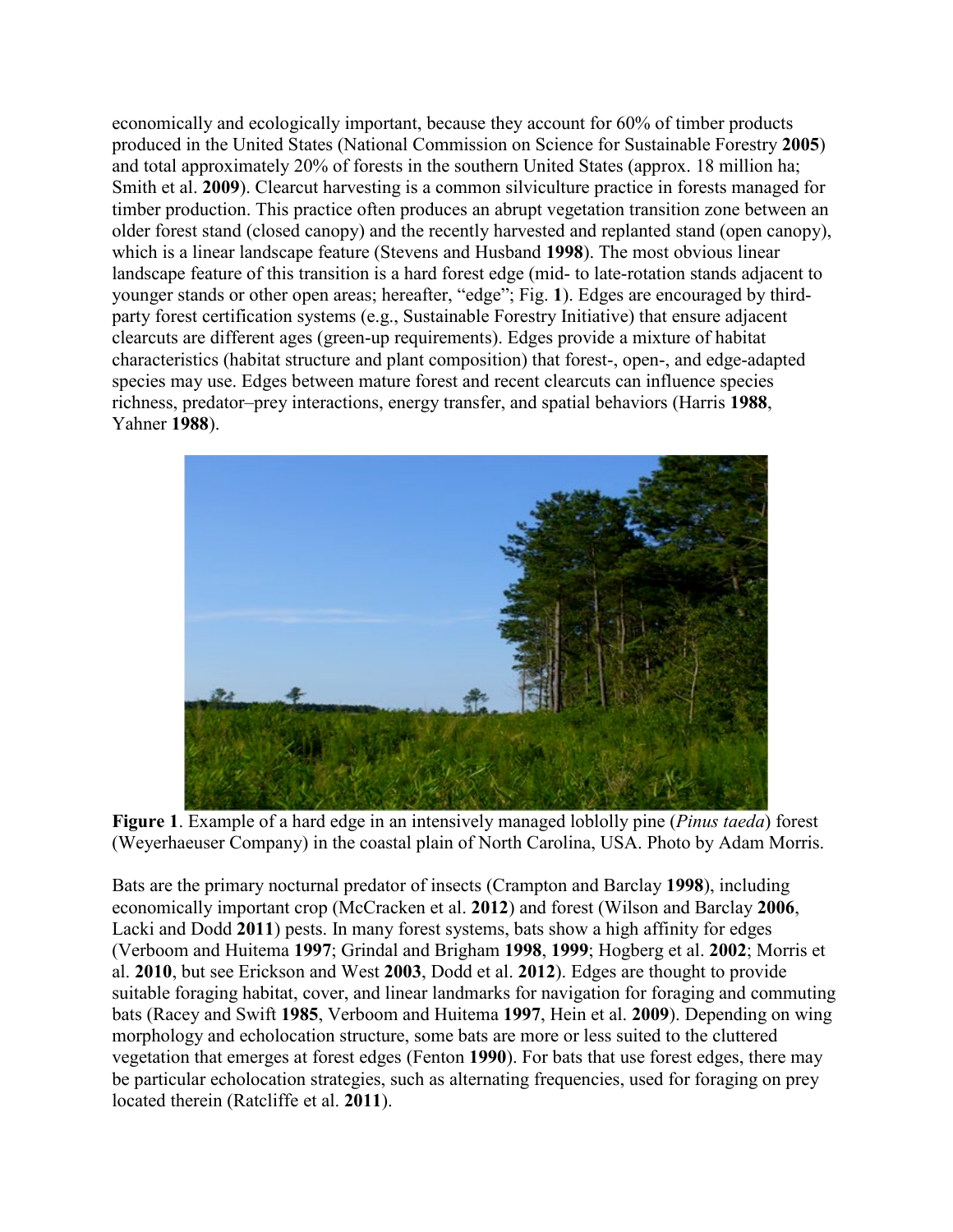In an intensively managed forest in the coastal plain region of North Carolina, USA, Morris et al. (**2010**) reported that presence of hard edges was the best predictor of overall bat activity, including foraging activity, for most bat species. In addition, bat activity at edges and open areas was greater than bat activity in other managed stand types (Morris et al. **2010**). Similarly, several species of bats were more active along the edges of residual forest patches within clearcutharvested areas in Alberta, Canada (Hogberg et al. **2002**).

Patterns of association of bats at edges could be a result of 2 mechanisms. In either case, these mechanisms attribute ecological function; edges can act as either a filter or a conduit for flying bats over the course of a night (see fig. 1 in Hess and Fischer **2001** for definitions). For species that are adapted to foraging in open areas, hard edges may create a semi‐permeable barrier or filter to movement into the forest for bats, or their insect prey, causing an accumulation of bat activity along the edge. This accumulation at the edge that acts as a filter is due to either the physical barrier itself or the preferred foraging habitat type that the edge provides. Alternatively, for species that forage in either open or cluttered habitat conditions, edges may be a linear landscape feature similar to roads and riparian corridors that bats use as flight conduits as they move from one place to another (Law and Chidel **2002**). If bats use edges as conduits, edges may provide connectivity between foraging and roosting areas. Although it is well-documented that bats do use edges, it is not clear whether activity along edges is a result of the edge acting as either a filter or a conduit. Distinguishing between these 2 alternatives is important because, if bats are using edges as conduits, then landscape‐level planning can incorporate continuous edges to increase connectivity for bats within landscapes.

Using ultrasound microphone arrays and recording equipment, we determined whether the mechanism to explain high bat activity is a result of the edge acting as a filter or a conduit. Each alternative is associated with particular flight patterns. If bats are filtered by hard edges, the flight vector of individual bats should be perpendicular to the hard edge as bats travel from the open toward mature forest. Conversely, if bats use edges as conduits, the flight vector of individual bats should be parallel to the edge.

# **STUDY AREA**

Our study was conducted in eastern North Carolina (Lenoir County), USA, within a landscape of intensively managed loblolly pine (*P. taeda*) plantation owned and managed by Weyerhaeuser Company. The surrounding region was rural and consisted of sandy bottomland forest with a mosaic of agricultural and managed pine forest patches (see Marshall et al. **2012** for more on site description). Bats in intensively managed loblolly pine plantations in eastern North Carolina have been well-studied, with the most common species including open-landscape-adapted species such as red (*Lasiurus borealis*), big brown (*Eptesicus fuscus*), evening (*Nycticeius humeralis*), and tricolored (*Perimyotis subflavus*) bats (Vindigni et al. **2009**, Morris et al. **2010**, M. C. Kalcounis‐Rueppell, unpublished data).

# **METHODS**

Experimental Design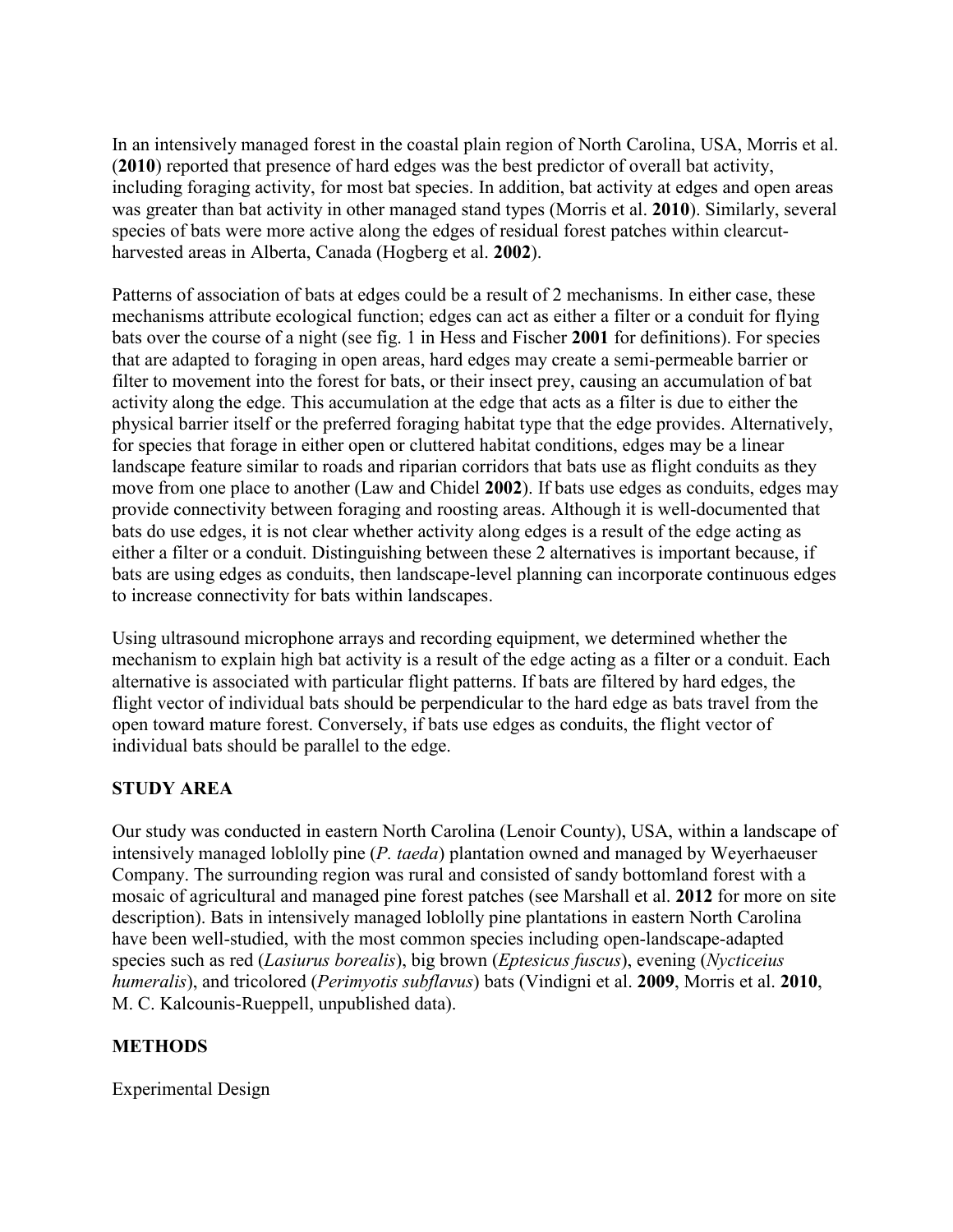Between June and September 2009, we established 10 4‐channel microphone arrays (Ultrasound Gate USG; Avisoft, Berlin, Germany) along 7 different hard edges over the field season to determine whether bats flew parallel or perpendicular to edges. Microphone arrays were set up sequentially through the season because we only had equipment for one microphone array. The 7 edges ranged from approximately 88 m to 1,328 m in length and represented the edges available to bats in the study area. Edges consisted of mid‐ to late‐rotation stands planted from 1972 to 1975 adjacent to younger stands planted in 2008. There was approximately a 15–25‐m height difference between stands.

We placed 2 microphones on both sides of a hard edge (Fig. 2; hereafter, referred to as an edgearray). Specifically, 2 microphones were on the side of the older forest stand (closed canopy) and 2 were on the side of the recently harvested and replanted stand (open canopy; Fig. **2**). Thus, edge-arrays were rectangular in shape, approximately 6 m  $\times$  17 m (average values of 10 arrays). with the longer length running parallel to the edge (Fig. 2). On average, edge-arrays were set up  $126.80 \pm 198.32$  m (range = 20–557 m) from the closest end of sampled edges. On 2 of the longest edges, edge-arrays were set up more than once, at different points along the edge. On one of these edges, 2 edge‐arrays were set up with 934 m between them and on the other of these edges, 3 edge‐arrays were set up with 854 m between the furthest 2 arrays and 106 m between the closest 2 arrays.



**Figure 2**. Illustration of a 4‐channel microphone array located along edges within a managed pine forest (Weyerhaeuser Company) in Lenoir Company, North Carolina, USA, 2009. Red circles indicate location of each microphone in the array.

We attached each microphone array to a laptop computer powered by an external battery. We set microphone arrays to record all full‐spectrum sound (sonic, ultrasonic, and harmonics) between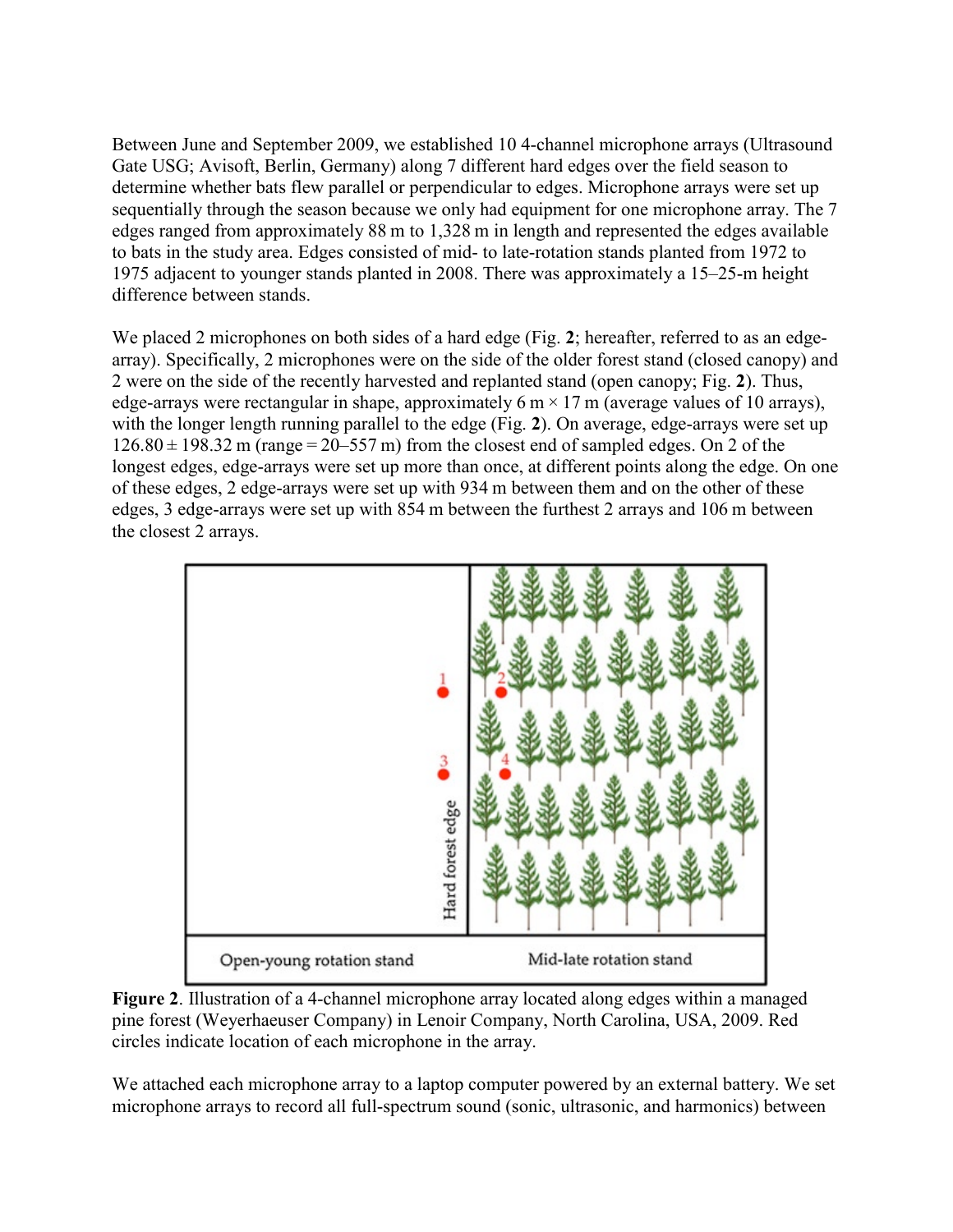10 kHz and 250 kHz. Each array consisted of 4 microphones (Emkay ultrasound microphones; Avisoft). We attached each microphone to vegetation via a velcro strip approximately 2 m above the ground. We powered on edge‐arrays at dusk and powered them off at dawn. We conducted edge‐array surveys at the same edge‐array for 1–5 nights, aiming for 3 nights of recording at each edge‐array site. Edge‐arrays were set up according to an approved animal care protocol (University of North Carolina at Greensboro Institutional Animal Care and Use Committee no.  $09-10$ ).

We saved data from edge-array surveys to an external hard drive. Using echolocation callsequence data recorded from the edge-array, we determined position of incoming echolocation call sequence relative to edges, based on time of arrival of the first call in an echolocation sequence at each microphone in the array. We analyzed echolocation call-sequence data with SASLabPro (Avisoft). We did not use any filtering processes to discard either files or background noise from our recordings. Rather, we examined each 4‐channel file to determine whether the file was appropriate for analysis. Thus, we manually ensured that the recording was of a bat instead of other biological or non‐biological noise, such as insects and birds or wind and rain, respectively.

We selected approximately 100 high-quality echolocation call sequences from each edge-array site, on 3 nights of recording, for analyses. A high‐quality sequence was a sequence where we had a clear recording of a single echolocating bat without background noise that masked the echolocation calls. We selected high‐quality echolocation call sequences for analyses by manually scanning through recordings of a particular night and choosing echolocation call sequences recorded at the beginning (1 hr after dusk), middle (around midnight), and end of nights (1 hr before dawn), until we had analyzed approximately 100 echolocation call sequences/night. For some nights, we analyzed <100 high-quality echolocation call sequences because it was difficult to find high‐quality recordings due to insect noise. For some nights, we analyzed >100 high-quality echolocation call sequences because there was an abundance of highquality recordings.

Using SASLabPro, we examined time of arrival of the first call within a sequence at all 4 microphones to determine difference between arrival times of the same call at the 4 microphones. We then used arrival order to determine position of an incoming echolocation call. If the first call in an echolocation sequence arrived at the 2 microphones at the outside edge of the array (i.e., microphones 1 and 3 in Fig. **2**) and then arrived at the 2 microphones on the inside edge of the forest (i.e., microphones 2 and 4 in Fig. **2**), the bat had to be flying toward the edge from the open area, and we deemed this flight vector to be perpendicular to the edge. If, however, the first call in an echolocation sequence arrived at either of the 2 microphones that crossed the outside‐forest and inside‐forest side of the array (i.e., microphones 1 and 2 or microphones 3 and 4 in Figs. **2** and **3**), the bat had to be flying along the edge toward either one of these sides of the array, and we deemed this flight vector to be parallel to the edge. If an echolocation call sequence could not be clearly categorized as perpendicular or parallel based on our decision rules (described above), we did not classify the call as either perpendicular or parallel. Further, for every sequence analyzed, we noted whether the bat was feeding based on presence of  $\geq 1$  feeding buzz.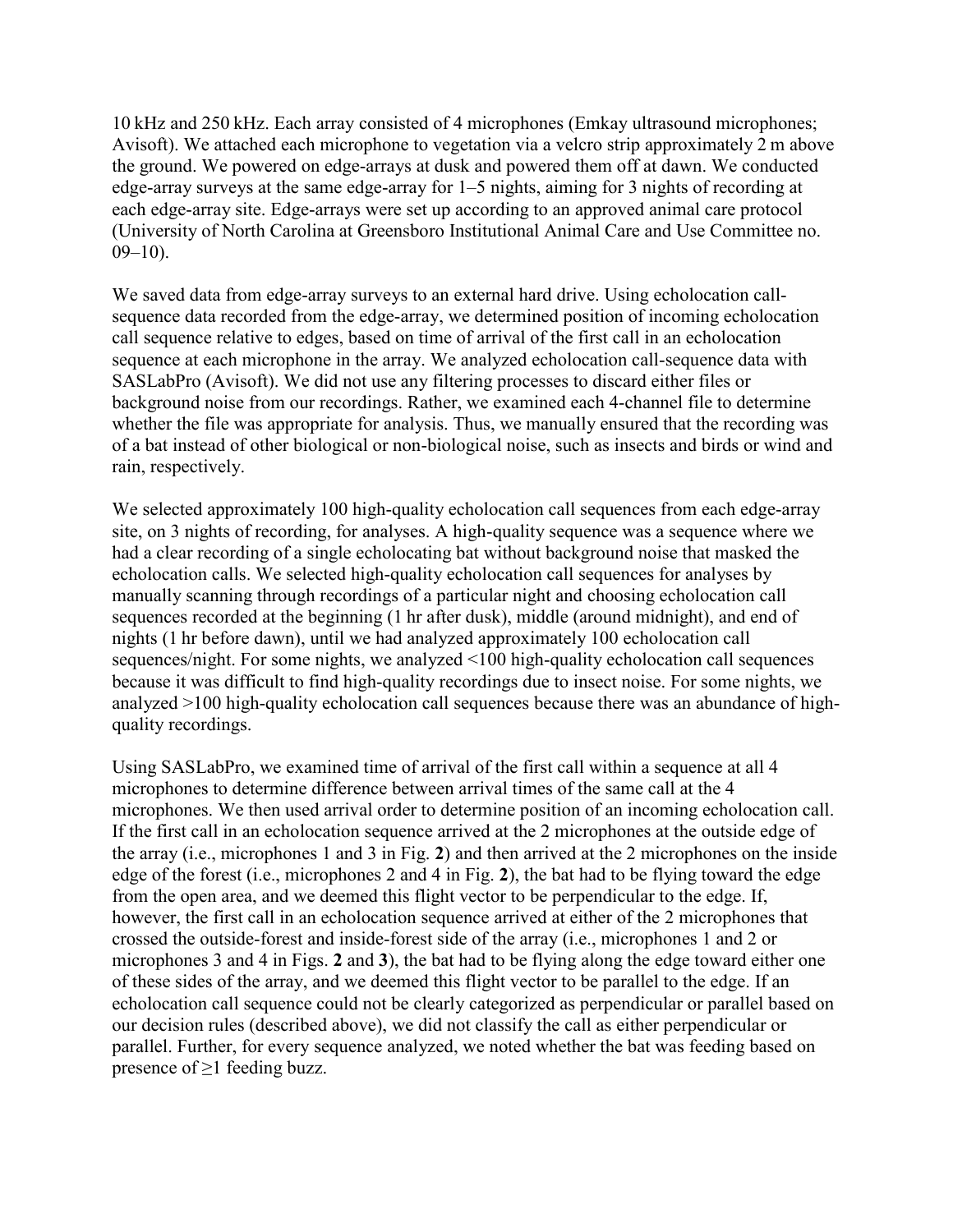

**Figure 3**. Spectrograph of 4 channels from the microphone array that shows a typical bat echolocation-call-sequence arriving at all 4 microphones. Microphone numbers in this array are as shown in Figure 2. The first call in the echolocation sequence arrived at microphones 1 and 2 and then arrived at microphones 3 and 4. Therefore, the bat had to be flying along the edge toward microphones 1 and 2. This bat had a parallel flight vector relative to the edge. Echolocation call sequence was collected during 2009 using a 4‐channel microphone array along edges in Lenoir County, North Carolina, USA, within a managed pine forest landscape (Weyerhaeuser Company).

Because we were interested in bat community use of edges, we did not identify every call sequence to species. However, to ensure that all species responded to the edge array in the same manner, we identified a subset of call sequences to species. We chose a subset of calls for logistic reasons related to availability of computer processing resources. We selected call sequences from 1 night (randomly selected) recorded at 7 edge-arrays (randomly selected) for species analysis. Sequences were identified to species using SonoBat for the US Northeast region v 3.1 (DND Design, Arcata, CA). Sequences from a given night were batch‐processed though scrubbing by using default settings in SonoBat Batch Scrubber 5.1.vi. Call sequences that remained post‐scrubbing were then analyzed using SonoBat 3 default settings except for the decision threshold, which we varied from 0.9 to 0.7 depending on the night. For a species assignment to be accepted for further analysis it needed to have a species assigned by both consensus and vote in SonoBat for the US Northeast region v 3.1. SonoBat for the US Northeast region v 3.1 is optimized to identify echolocation sequences from bat species in the northeastern United States and was used because 1) there is no southeastern United States version and 2) there is overlap in all of the non‐myotid species between North Carolina and the northeast region. Myotid bats rarely use edges in North Carolina (Morris et al. **2010**).

We used a chi-square test of independence or Fisher's exact text (for cells with values of  $\leq$ ) to test the null hypothesis that the proportion of bats flying parallel to or perpendicular to edges did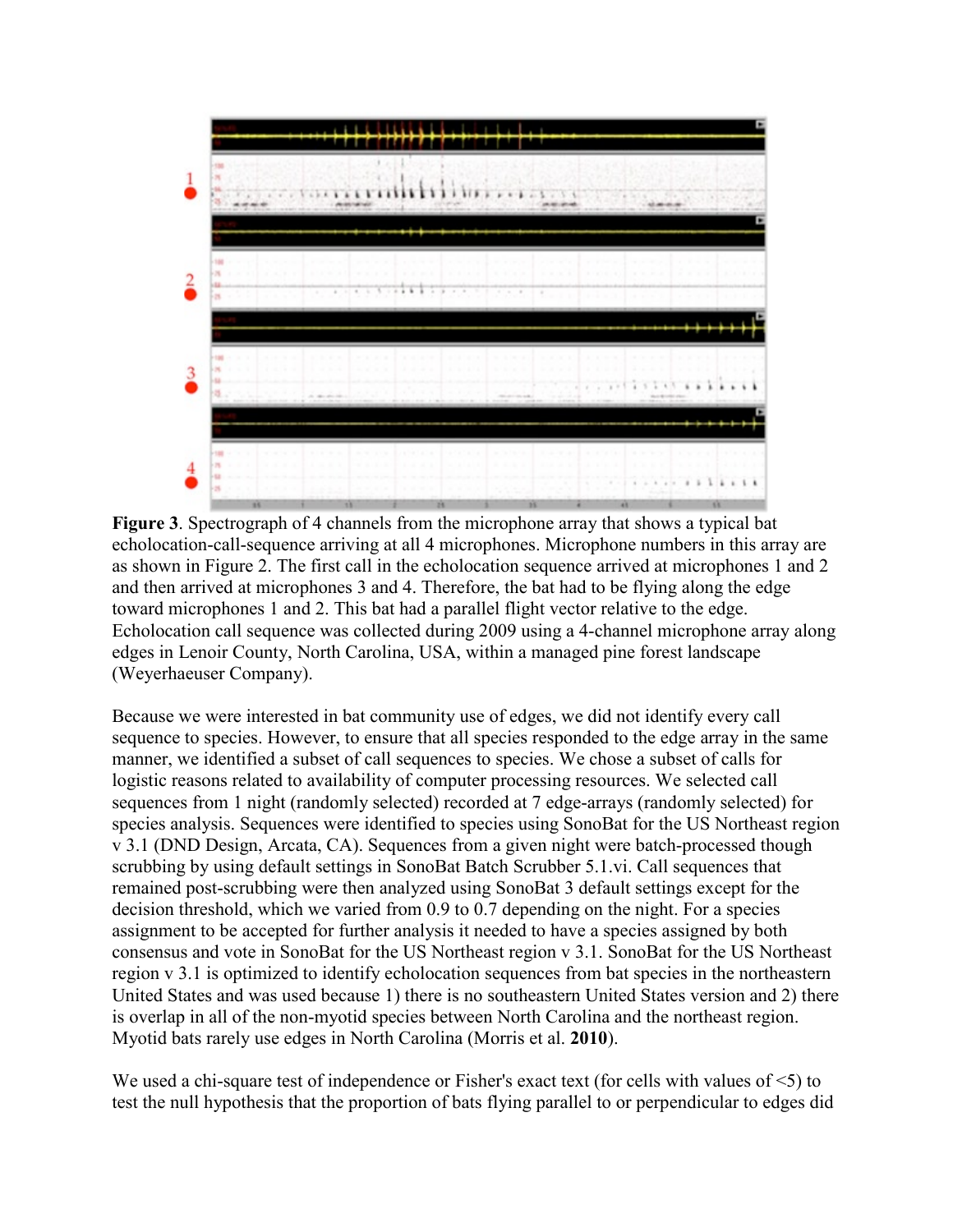not differ from random expectations. The random expectation for the chi‐square analysis was 50% parallel flight sequences and 50% perpendicular flight sequences. It is possible that longer edges may direct flight parallel along edges more readily than shorter edges. It is also possible that the probability of detecting a bat at any one point along the edge is higher if a bat is flying parallel to the edge than if it is flying perpendicular to the edge because a bat flying parallel will be recorded on an edge-array set anywhere along the edge, whereas a bat flying perpendicular will only be recorded if the edge-array is located along the edge at the site where it hits the edge. Therefore, we tested whether edge length (m) was related to number of parallel calls we recorded for an array with a simple linear regression. We determined edge length by overlaying Global Positioning System coordinates from each array in Google Earth (2012; **[earth.google.com](http://www.earth.google.com/)**) and measuring length of forest edge where each array was located. Our rejection criterion was set at  $P \le 0.05$ . Results are presented as mean  $\pm 1$  standard deviation. All statistical analyses were completed in R (R Core Team **2012**).



**Figure 4**. Percent of bat echolocation calls identified as parallel or perpendicular relative to 9 hard forest edge-arrays. Acoustic data were collected during 2009 using a 4-channel microphone array along 6 hard edges in Lenoir County, North Carolina, USA, within a managed pine forest landscape (Weyerhaeuser Company). Call sequences analyzed for each edge: Edge 1 (*n* = 461), Edge 2 (*n* = 1,184), Edge 3 (*n* = 709), Edge 4 (*n* = 304), Edge 5 (*n* = 164), Edge 6 (*n* = 496), Edge 8 (*n* = 280), Edge 9 (*n* = 275), Edge 10 (*n* = 268).

#### **RESULTS**

We sampled 10 edge-array sites over 44 nights  $(2.79 \pm 0.67 \text{ nights/array})$  and recorded 481 hours and 129,763 echolocation call‐sequence files. We discarded all data from edge‐array 7 due to excess ultrasound noise from a power inverter that decreased call quality. Therefore, we included 9 edge‐arrays in our analyses. We analyzed 5,085 echolocation call sequences. On average, we analyzed  $565.00 \pm 326.68$  (min. = 204, max. = 1,476) echolocation call sequences/edge-array  $(n=9 \text{ edge arrays})$ . On average, we analyzed  $202.20 \pm 151.62$  (min.  $= 81$ , max.  $= 539$ ) echolocation call sequences/night ( $n = 25$  nights). On average, we were not able to assign parallel or perpendicular flight to  $17.32 \pm 10.57\%$  (min. = 5.63, max. = 41.54) of echolocation call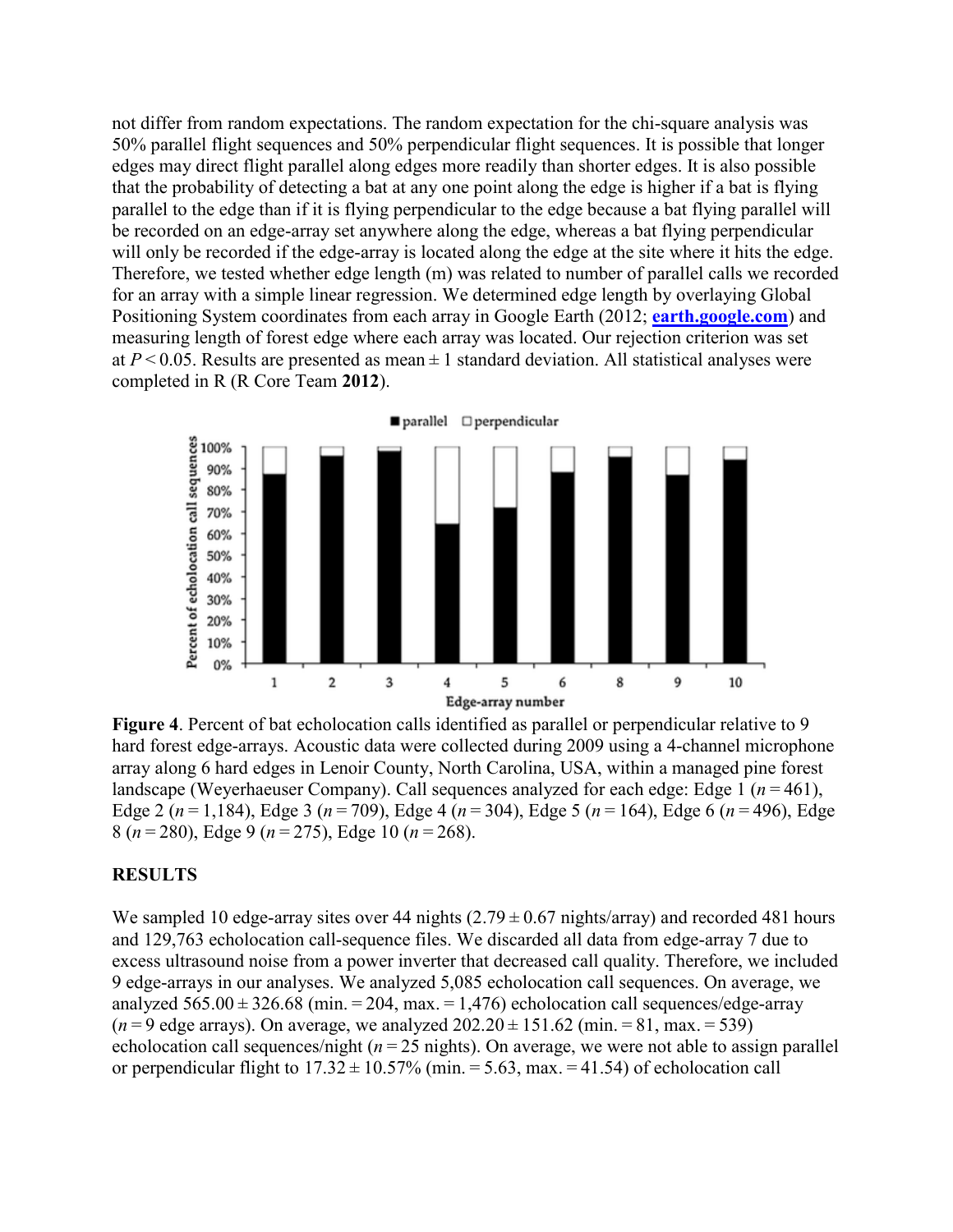sequences/edge-array site. Not including the unassigned calls, there were 4,141 echolocation call sequences that could be assigned as either being parallel or perpendicular flight.

Of our 4,141 echolocation call sequences,  $>90\%$  were from bats flying parallel ( $n = 3,738$ ) rather than perpendicular  $(n = 403)$  to edges. This distribution of flight vectors differed from random expectations, with more bats flying parallel and fewer bats flying perpendicular than expected (only considering call sequences that were classified:  $\chi^2 = 406.21$ , df = 8, *P* < 0.001, Fig. 4; considering all call sequences including unclassified sequences:  $\chi^2$  = 615.00, df = 16, *P* < 0.001, with random expectation of 33.33% in each group). Our result was not biased by edge length because there was no correlation between number of parallel flight vectors and length of edge (*r* = −0.13, df = 7, *P* = 0.57).

Species we identified were as expected and included big brown, tricolored, red, silver‐haired (*Lasionycteris noctivagans*), evening, and hoary bats (*Lasiurus cinereus*). Only one hoary bat was identified (flying parallel) so it is not included in our species-level analysis. When considering echolocation sequences identified to species, the distribution of flight vectors differed from random expectations, with more bats flying parallel and fewer bats flying perpendicular than expected for all species (Fisher's exact  $P = 0.002$ ; Fig. 5). Within each species, the result was the same for big brown (Fisher's exact  $P \le 0.001$ ; Fig. 5), tricolored (Fisher's exact *P* < 0.001; Fig. **5**), red (Fisher's exact *P* < 0.001; Fig. **5**), silver‐haired (Fisher's exact  $P = 0.02$ ; Fig. 5), and evening (Fisher's exact  $P = 0.03$ ; Fig. 5) bats, with more bats flying parallel and fewer bats flying perpendicular than expected.



■ parallel □ perpendicular

**Figure 5**. Percent of bat echolocation calls identified as parallel or perpendicular relative to bat species at hard forest edge-arrays. Acoustic data were collected during 2009 using a 4-channel microphone array along 6 hard edges in Lenoir County, North Carolina, USA, within a managed pine forest landscape (Weyerhaeuser Company). Total call sequences identified for each species: *Epfu* (*Eptesicus fuscus*, *n* = 16), *Pesu* (*Perimyotis subflavus*, *n* = 94), *Labo* (*Lasiurus borealis*, *n* = 86), *Lano* (*Lasionycteris noctivagans*, *n* = 10), *Nyhu* (*Nycteceius humeralis*, *n* = 18).

Rate of feeding within our classified echolocation call sequences was low, with only 2% (93) containing feeding buzzes. The feeding rate differed ( $\chi^2 = 4.89$ , df = 1, *P* = 0.03) between bats,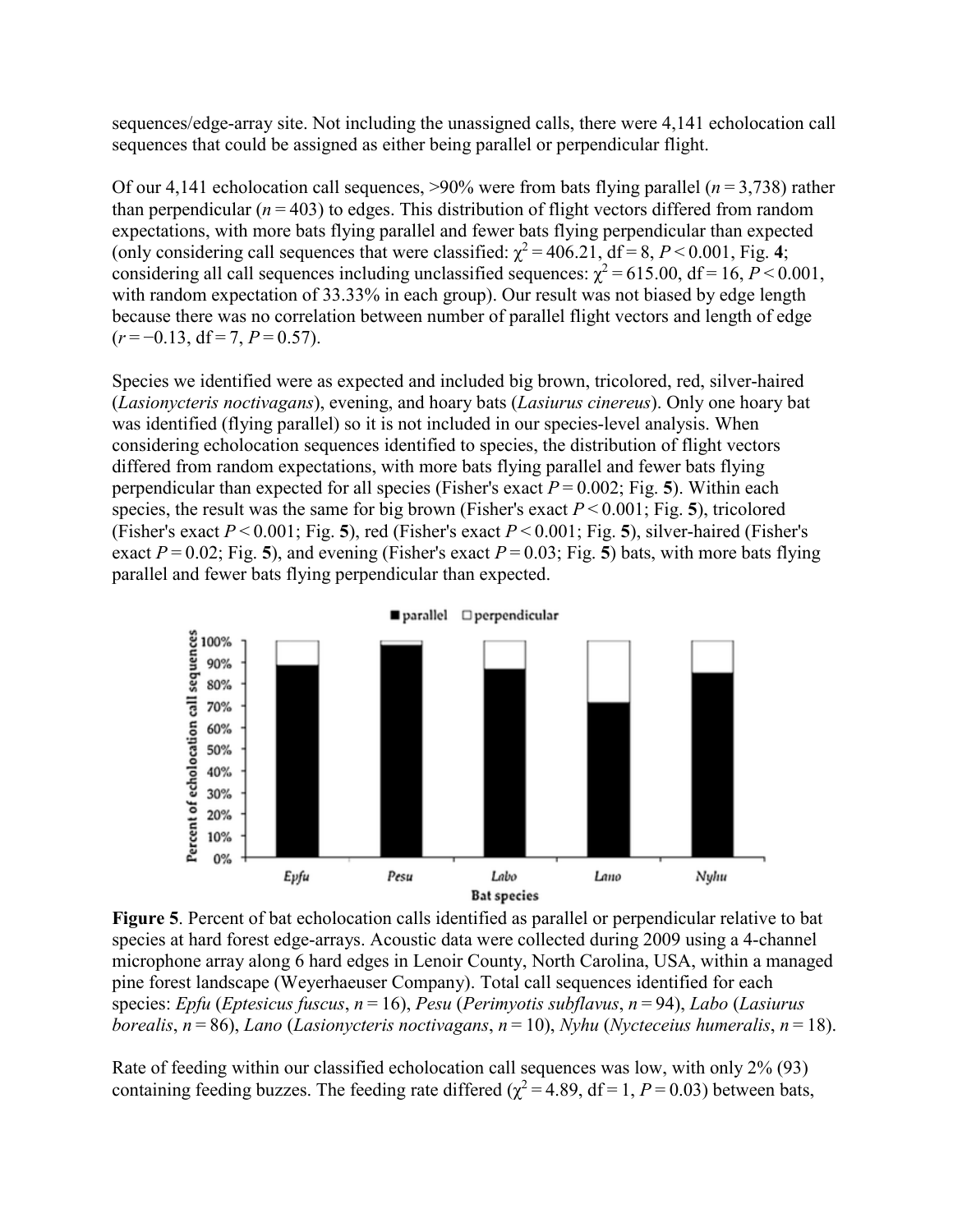with parallel ( $n = 77$  feeding buzzes; 2% rate of feeding) and perpendicular flight vectors ( $n = 16$ feeding buzzes; 4% rate of feeding).

# **DISCUSSION**

We found that bats in an intensively managed pine landscape in the southeastern United States used hard edges as conduits because, across the bat community, flight patterns were consistently parallel with the forest edge. The bat community we sampled was representative of species known to use edges in the southeastern United States (Morris et al. **2010**). Our results were consistent across edge‐arrays and species, suggesting that parallel flight is a general response to hard-edge habitat types and not a response related to bat-species-specific patterns associated with wing shape and/or echolocation call structure.

We suggest that for deciduous and boreal forest types wherein high levels of bat activity occur at forest edges, the conduit mechanism is also a likely explanation. Knowing that linear edges are landscape features that help bats traverse among forest patches improves our ability to increase landscape connectivity and can potentially facilitate efficient bat movements across landscapes. Our results are consistent with studies that have shown bats using other linear features such as wooded corridors, rivers, and tree lines to commute between roosting and foraging habitat, in some cases preferentially over shorter straight-line commutes in open habitat types (Racey and Swift **1985**, Murray and Kurta **2004**). However, we cannot determine whether bats are flying along edges to move to and from roosting and foraging habitat patches or moving among foraging patches. Determining how bats are using habitat patches at ends of the conduit would require tracking individual bats (e.g., radiotelemetry).

Linear landscape features aid in forming acoustic and visual cues to form spatial memory necessary for navigation (Verboom et al. **1999**, Ulanovsky and Moss **2008**). In terms of acoustics, Verboom et al. (**1999**) demonstrated that commuting bats consistently modified their echolocation calls depending on distance from the banks of a channel. Also, in laboratory experiments, bats have been trained to avoid collision with objects in complete darkness, but avoidance declined when said objects were shifted slightly (Jensen et al. **2005**). Additionally, in a homing experiment of bats released at a distance from their cave roost, blindfolded bats were unable to find their way back, whereas ear-plugged bats and control bats were more likely to find the roost (Layne **1967**). These studies indicate combined importance of both acoustics and vision in navigation and orientation and may explain why bats in our study apparently used edges primarily for commuting.

The low incidence of feeding buzzes we recorded at the edge further supports the hypothesis that edges are conduits. Approximately 98% of our echolocation call sequences did not contain a feeding buzz, suggesting that bats were not using edges as foraging habitat. Our observation of low levels of feeding while using edges as a conduit is consistent with observations of bats opportunistically foraging while in commute (Wai‐Ping and Fenton **1989**, Verboom and Huitema **1997**). Our observed levels of feeding are lower than the approximately 9.5% value reported by Morris et al. (**2010**) in an intensively managed pine forest in coastal North Carolina. The difference between studies may reflect that our sampling was restricted to hard edges, as opposed to the hard edge, forest interior, and open habitat patches sampled by Morris et al.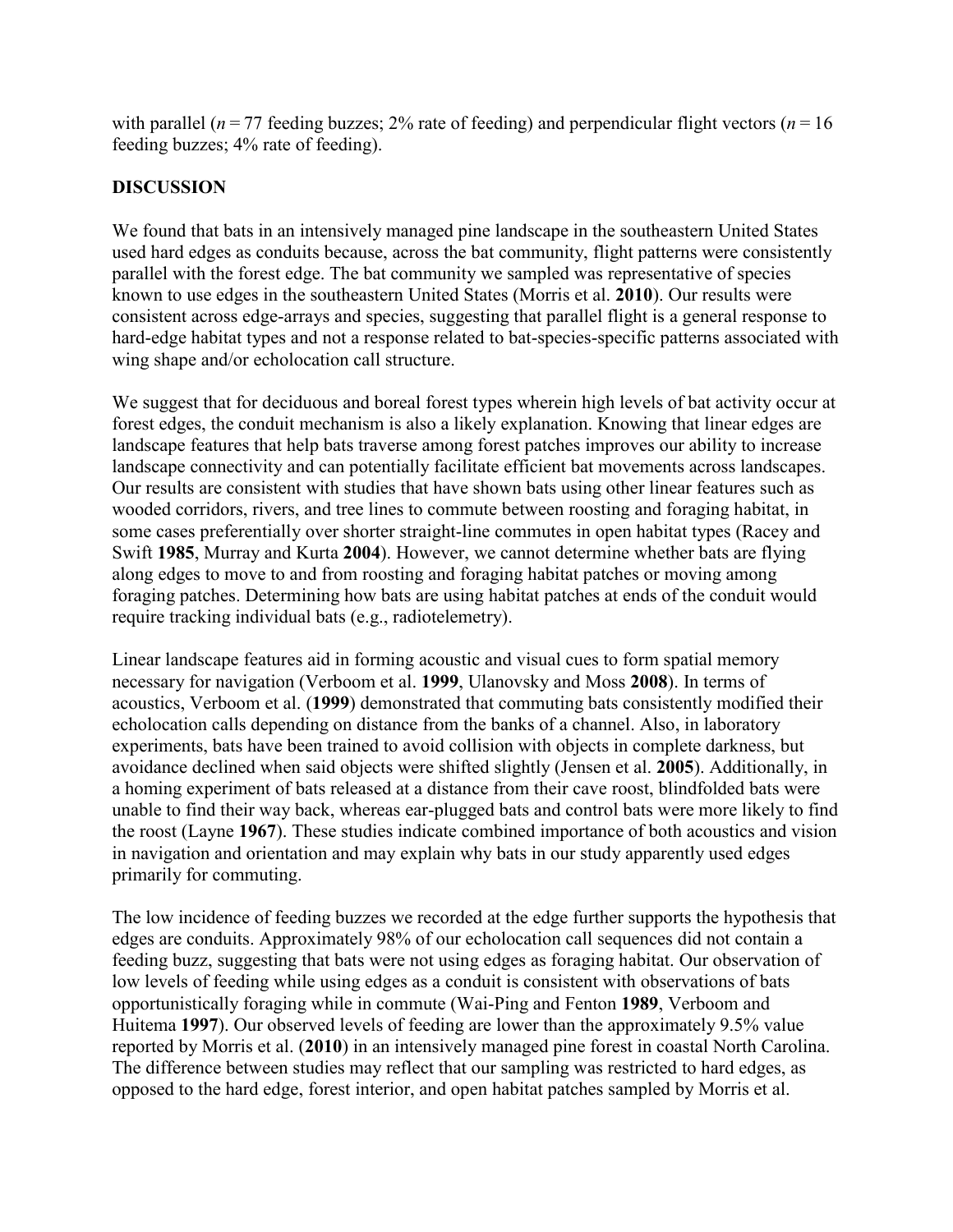(**2010**). When examining insect availability along hard forest edges, compared with forest interior and open habitat patches, Morris et al. (**2010**) reported higher insect availability along forest edges. Thus, in this landscape, hard forest edges may also support temporary, albeit infrequently used, energetic requirements for commuting bats.

It is likely that hard forest edges contribute to orientation and navigation of commuting bats, perhaps between roosting and foraging areas or among foraging areas. Because edges are conduits for bats, continuous edges between nonlinear landscape patches (e.g., stands in intensively managed forests) should be considered. Additional study identifying foraging and roosting patches of bats within managed forest landscapes could provide further insight to improve connectivity between important roosting and foraging habitat components. Lastly, this study only considered the hard edge between mature pine (closed‐canopy) and recently harvested and replanted (open‐canopy) stands, which represents only one edge type. It remains to be determined whether bats would use the forest edge between a mid‐rotation stand next to a mature stand, or the forest edge between a mid‐rotation stand and a water source, in the same way.

# **MANAGEMENT IMPLICATIONS**

During forest planning, edge orientation, density, and connectivity should be considered as a possible positive impact on bat communities. This is especially true in cases where preferred bat roosting locations are known and are separated from quality foraging habitat. It may also be important to provide connectivity between multiple foraging areas, if they are known. However, little is known about how most landscapes relate to and affect bat–habitat relationships, so there is a limited basis upon which to make these decisions in most cases. Managers should also consider possible negative impacts of edges on other taxa and seek to achieve a balance between edge‐affiliated and interior‐affiliated species.

# **ACKNOWLEDGMENTS**

J. Briggs assisted with this project in the field. S. Rushing, S. Sullivan, K. Wagoner, B. Giri, W. McCoury, and M. Welch assisted with the analysis of the echolocation call sequence data. Weyerhaeuser Company facilitated our research in the field. Funding was provided by Weyerhaeuser Company and the University of North Carolina at Greensboro Biology Department. A previous version of this manuscript was improved by thoughtful comments from L. Dodd and an anonymous reviewer.

# **LITERATURE CITED**

Crampton, L. H., and R. M. R. Barclay. 1998. Selection of roosting and foraging habitat by bats in different‐aged aspen mixedwood stands. *Conservation Biology* **12**:1347–1358.

Dodd, L. E., M. J. Lacki, E. R. Britzke, D. A. Buehler, P. D. Keyser, J. L. Larkin, A. D. Rodewald, T. B. Wigley, P. B. Wood, and L. K. Rieske. 2012. Forest structure affects trophic linkages: how silvicultural disturbance impacts bats and their insect prey. *Forest Ecology and Management***267**:262–270.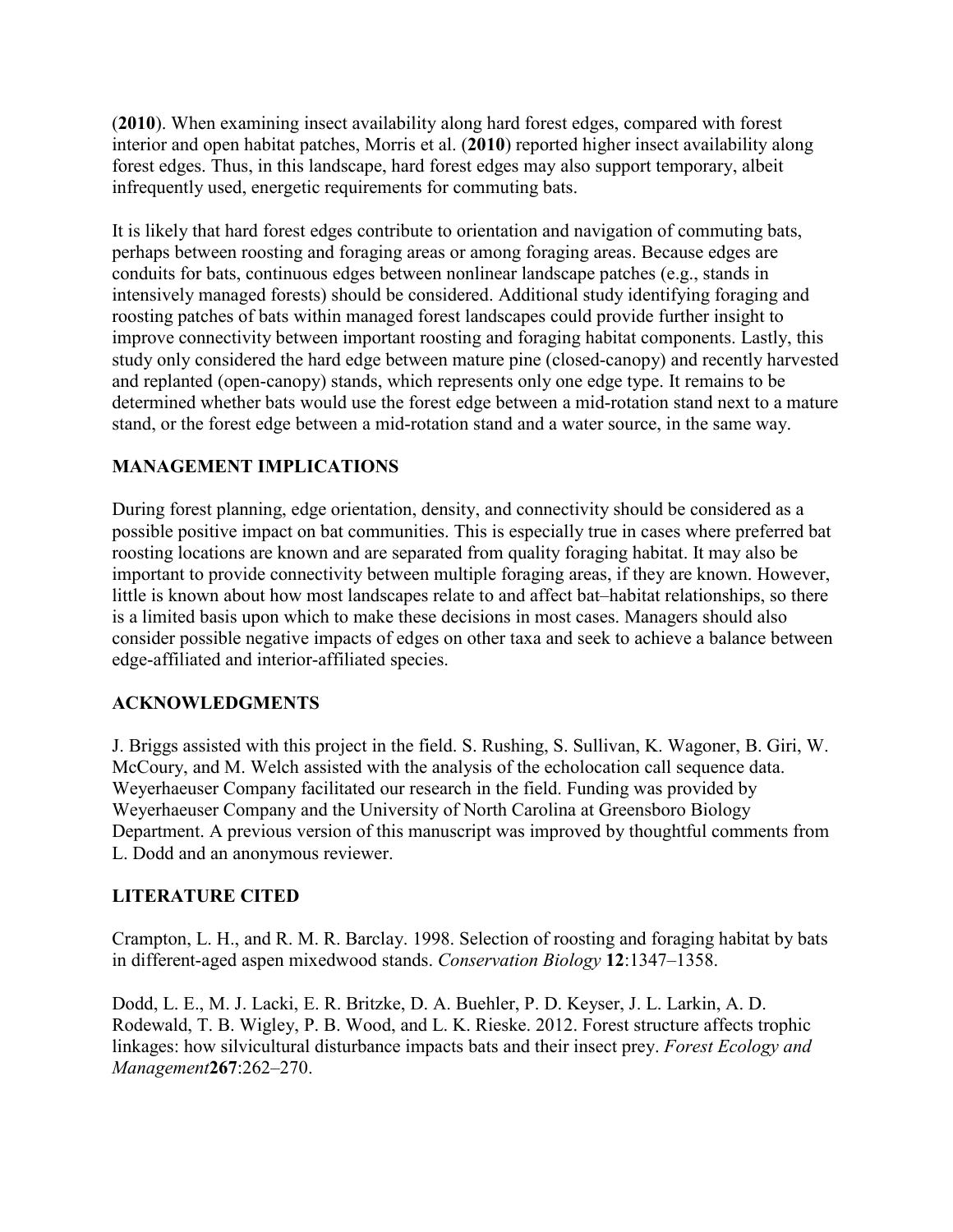Erickson, J. L., and S. D. West. 2003. Associations of bats with local structure and landscape features of forested stands in western Oregon and Washington. *Biological Conservation* **109**:95– 102.

Fenton, M. B. 1990. The foraging behaviour and ecology of animal‐eating bats. *Canadian Journal of Zoology* **68**:411–422.

Grindal, S. D., and R. M. Brigham. 1998. Short‐term effects of small‐scale habitat disturbance on activity by insectivorous bats. *Journal of Wildlife Management* **62**:996–1003.

Grindal, S. D., and R. M. Brigham. 1999. Impacts of forest harvesting on habitat use by foraging insectivorous bats at different spatial scales. *Ecoscience* **6**:25–34.

Harris, L. D. 1988. Edge effects and conservation of biotic diversity. *Conservation Biology* **2**:330–332.

Hein, C. D., S. B. Castleberry, and K. V. Miller. 2009. Site-occupancy of bats in relation to forested corridors. *Forest Ecology and Management* **257**:1200–1207.

Hess, G. R., and R. A. Fischer. 2001. Communicating clearly about conservation corridors.*Landscape and Urban Planning* **55**:195–208.

Hogberg, L. K., K. J. Patriquin, and R. M. R. Barclay. 2002. Use by bats of patches of residual trees in logged areas of the boreal forest. *American Midland Naturalist* **148**:282–288.

Jensen, M. E., C. F. Moss, and A. Surlykke. 2005. Echolocating bats can use acoustic landmarks for spatial orientation. *Journal of Experimental Biology* **208**:4399–4410.

Lacki, M. J., and L. E. Dodd. 2011. Diet and foraging behavior of *Corynorhinus* in eastern North America. Pages 39–52 *in* S. C. Loeb, M. J. Lacki, and D. A. Miller, editors. Conservation and management of eastern bats: a symposium. U.S. Department of Agriculture, Forest Service, Southern Research Station, General Technical Report SRS‐145, Asheville, North Carolina, USA.

Law, B., and M. Chidel. 2002. Tracks and riparian zones facilitate the use of Australian regrowth forest by insectivorous bats. *Journal of Applied Ecology* **39**:605–617.

Layne, J. N. 1967. Evidence for use of vision in diurnal orientation of bat *Myotis austroriparius*.*Animal Behaviour* **15**:409–415.

Marshall, M. M., K. E. Lucia, J. A. Homyack, D. A. Miller, and M. C. Kalcounis‐ Ruppell. 2012. Effect of removal of woody biomass after clearcutting and intercropping switchgrass (*Panicum virgatum*) with loblolly pine (*Pinus taeda*) on rodent diversity and populations. *International Journal of Forestry Research* Article ID 703970: 1–11. doi: [10.1155/2012/703970](https://doi.org/10.1155/2012/703970)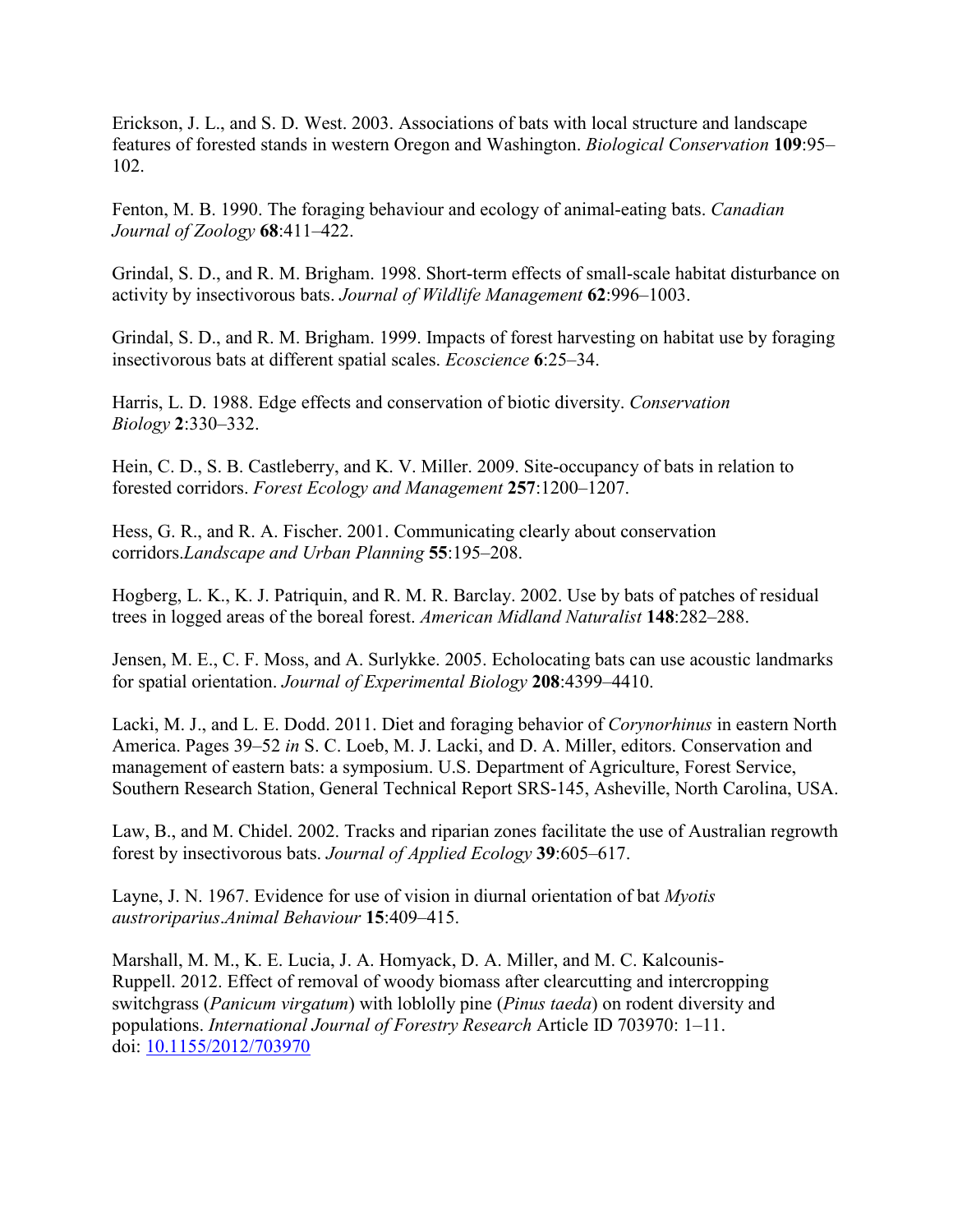McCracken, G. F., J. K. Westbrook, V. A. Brown, M. Eldridge, P. Federico, and T. H. Kunz. 2012. Bats track and exploit changes in insect pest populations. *PLoS ONE* **7**(8) Article Number e43839: 1–10. doi: [10.1371/journal.pone.0043839](https://doi.org/10.1371/journal.pone.0043839)

Morris, A. D., D. A. Miller, and M. C. Kalcounis-Rueppell. 2010. Use of forest edges by bats in a managed pine forest landscape. *Journal of Wildlife Management* **74**:26–34.

Murray, S. W., and A. Kurta. 2004. Nocturnal activity of the endangered Indiana bat (*Myotis sodalis*).*Journal of Zoology* **262**:197–206.

National Commission on Science for Sustainable Forestry. 2005. *Global markets forum. Summary report of the National Commission on Science for Sustainable Forestry*. Washington, D.C., USA.

R Core Team. 2012. *R: a language and environment for statistical computing*. R Foundation for Statistical Computing, Vienna, Austria. <http://www.R-project.org/>. Accessed 27 Mar 2013.

Racey, P. A., and S. M. Swift. 1985. Feeding ecology of *Pipistrellus pipistrellus* Chiroptera Vespertilionidae during pregnancy and lactation 1. Foraging behavior. *Journal of Animal Ecology***54**:205–216.

Ratcliffe, J. M., L. Jakobsen, E. K. V. Kalko, and A. Surlykke. 2011. Frequency alternation and an offbeat rhythm indicate foraging behavior in the echolocating bat, *Saccopteryx bilineata*. *Journal of Comparative Physiology A—Neuroethology Sensory Neural and Behavioral Physiology* **197**:413–423.

Smith, W. B., P. D. Miles, C. H. Perry, and S. A. Pugh. 2009. Forest resources of the United States 2007: a technical document supporting the Forest Service 2010 RPA Assessment. U.S. Department of Agriculture, Forest Service, General Technical Report WO‐78, Washington, D.C., USA.

Stevens, S. M., and T. P. Husband. 1998. The influence of edge on small mammals: evidence from Brazilian Atlantic forest fragments. *Biological Conservation* **85**:1–8.

Ulanovsky, N., and C. F. Moss. 2008. What the bat's voice tells the bat's brain. *Proceedings of the National Academy of Sciences of the United States of America* **105**:8491–8498.

Verboom, B., A. Boonman, and H. J. G. Limpens. 1999. Acoustic perception of landscape elements by the pond bat (*Myotis dasycneme*). *Journal of Zoology* **248**:59–66.

Verboom, B., and H. Huitema. 1997. The importance of linear landscape elements for the pipistrelle *Pipistrellus pipistrellus* and the serotine bat *Eptesicus serotinus*. *Landscape Ecology***12**:117–125.